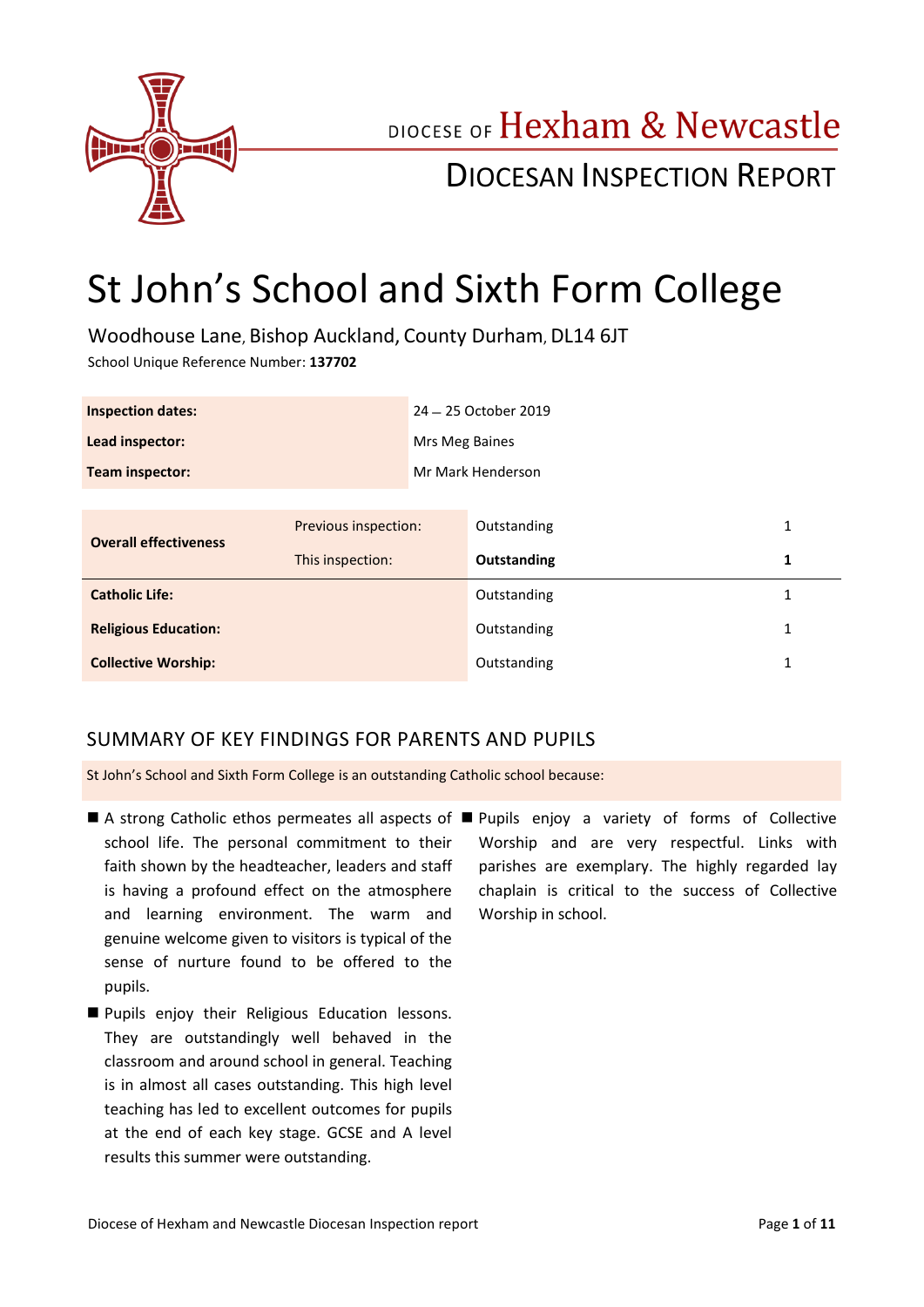## FULL REPORT

INFORMATION ABOUT THE SCHOOL

- St John's is a larger than average Catholic secondary school and sixth form. St John's converted to be an academy in December 2011 and became a MAT in December 2016.
- Pupils are drawn from a wide range of socio-economic backgrounds, many travel from remote areas. The majority of pupils are bussed to school.
- The proportion of pupils from ethnic minorities is well below the national average at 8.7%.
- **The percentage of pupils eligible for pupil premium is also below the national average at 22.7%.**
- There are 110 pupils on the special educational needs (SEND) register, 8 of whom have an education health care plan (EHCP). This indicates that the number of pupils supported is below the national average.
- The number of looked after pupils is also below the national average.

#### WHAT DOES THE SCHOOL NEED TO DO TO IMPROVE FURTHER?

Increase further pupil participation in leading and planning Collective Worship by:

developing the role of the student chaplaincy team into the sixth form.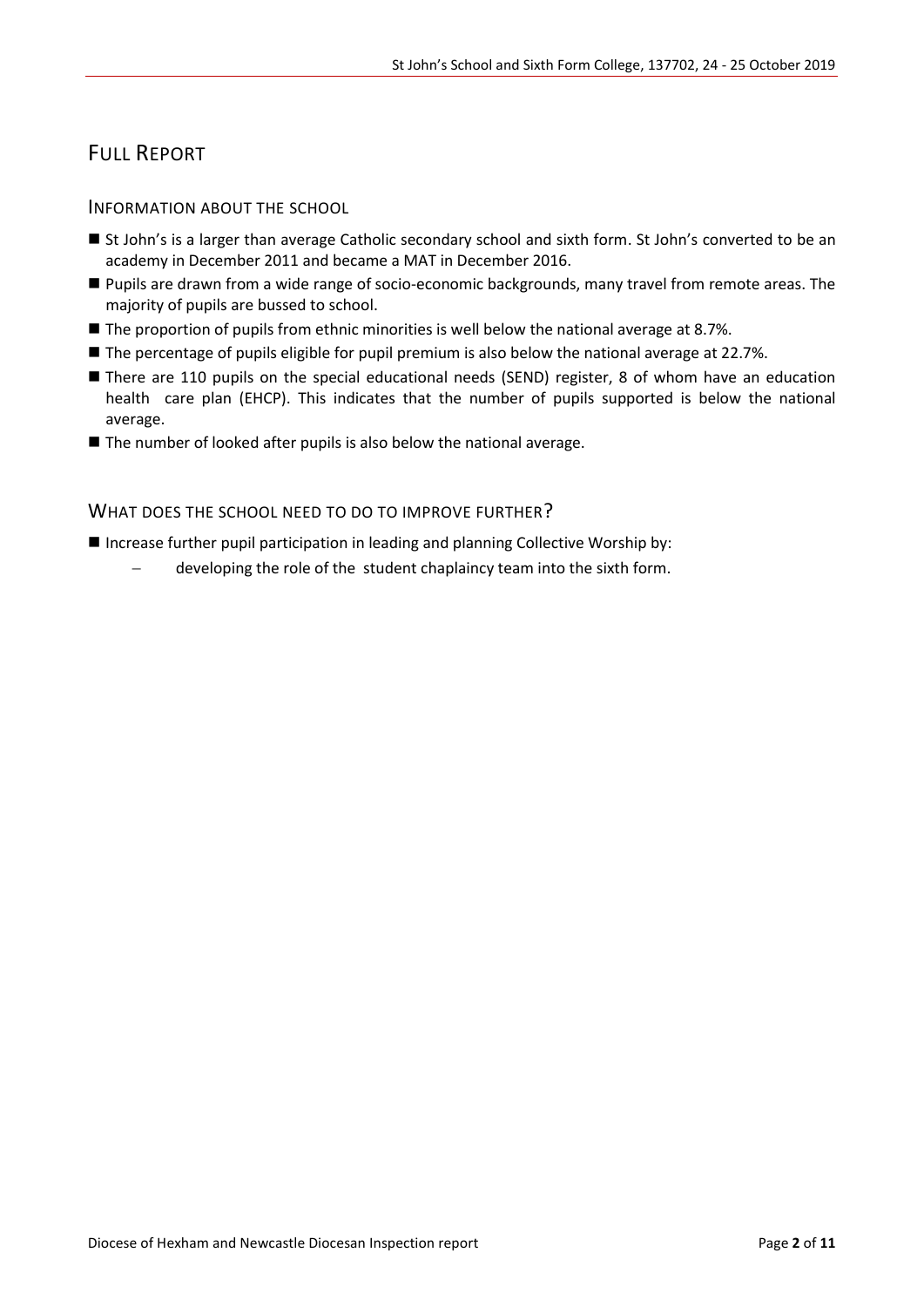## CATHOLIC LIFE

THE QUALITY OF THE CATHOLIC LIFE OF THE SCHOOL **1 1** 

- The extent to which pupils contribute to and benefit from the Catholic Life of the school.
- The quality of provision for the Catholic Life of the school. 1
- How well leaders and managers promote, monitor and evaluate the provision for the Catholic Life of the school.

#### **The extent to which pupils contribute to and benefit from the Catholic Life of the school is outstanding.**

- Almost all pupils value and appreciate the Catholic Life and the school's mission. Pupils were instrumental in creating the mission statement and reviewing it in 2018. They speak warmly of the ways in which they have benefitted from being part of a Catholic school. They know what makes them different and delight in it.
- Pupils are encouraged to lead and this can be seen in the ways in which they readily participate in voluntary work. Examples of this are the Peru project, Lourdes pilgrimage and in developing the newly launched Community Café. Every year group adopts a charity for the year. Pupils say, 'We do a lot of charitable work, like food banks and the Northern Air Ambulance fund'.
- Behaviour is exemplary, both in and out of the classroom. Almost all pupils showed a high level of respect for themselves and each other. They are quick to congratulate each other. When asked they are able to articulate the need to forgive and be forgiven. The school welfare team focuses on restorative experiences for pupils.
- Pupils fully embrace the opportunities given to them. This is seen in their attendance at many retreats and opportunities to give to others such as the fund raising event for sixth form students to go to Peru.
- The vast majority of pupils value the school's chaplaincy provision. They are comfortable taking leadership roles and speak positively about their experiences on retreat. They engage in a wide range of spiritual experiences. This provides the pupils with opportunities to reflect on what it means to be part of a community guided by Gospel values.
- The school is part of the Escomb partnership which works closely with the school on a number of inter parish events. Many pupils are involved with local parishes and a number take advantage of diocesan opportunities. The parish priest emphasises the key role the school plays in meeting the needs of the families in its care.
- **Pupils and parents spoke of how much they value the pastoral and support programmes at** school. St John's is a very inclusive school. Its student welfare team provides help and support to pupils, staff and parents. Pupils, as a result, are happy, confident and secure in their own stage of emotional development and spiritual growth.
- Well-considered personal social health education (PSHE) and relationships and sex education (RSE) programmes enable pupils, appropriate to their age and ability, to develop an understanding of loving relationships within a Christian context.

| 1 |  |
|---|--|
| 1 |  |
| 1 |  |
|   |  |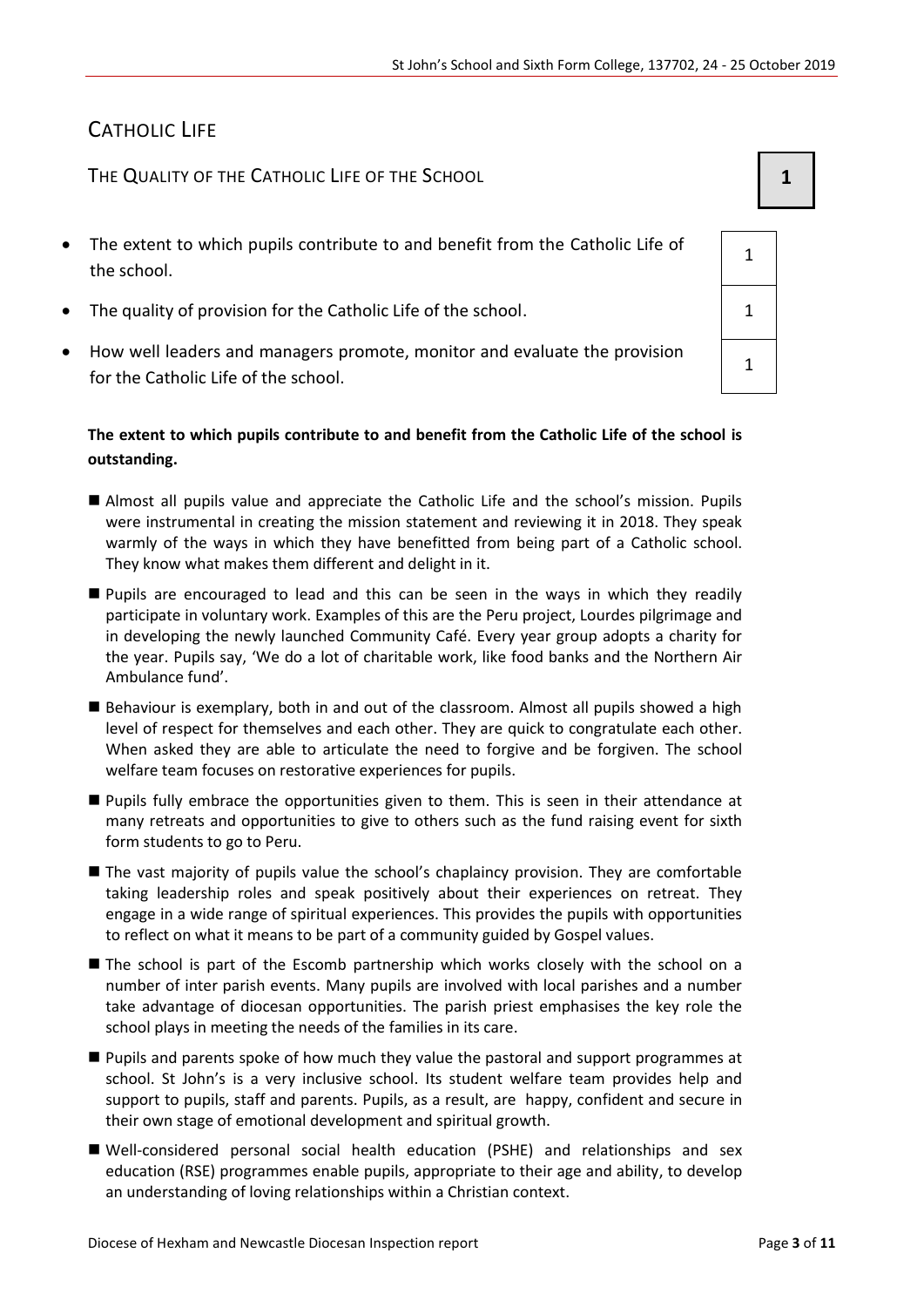Pupils understand what it means to have a vocation. They value and respect the Catholic traditions of the school and many proudly detailed their long family ties with the school.

#### **The quality of provision for the Catholic Life of the school is outstanding.**

- The headteacher takes a strong lead in modelling the school's vision. The school's mission statement is summed up in its sub-heading, 'A Learning Community Guided by Gospel Values'. The mission in St John's is strong, clear and is embraced by the whole school community. Staff from across the school speak about inclusivity, care for the vulnerable and the desire to create a safe learning environment for pupils in their care. This level of care epitomises the true Catholic Life of the school. It is an all-embracing community. Parents spoke of their great satisfaction with the way their children had been nurtured in the faith and through difficult times.
- Support for each other is tangible. Recent bereavements in school have drawn the community together in fellowship and prayer. It is a testament to the school that staff and pupils of all faiths recently came together in prayer for one of their school community who tragically died. A beautiful prayer tree remains in the main hall with thoughts and prayers attached by pupils and staff.
- **There is a vibrant and welcoming entrance hall where the visitor is left in no doubt that this** is a Catholic school. Beautiful art work created by pupils and staff is of a very high quality and reflects strongly the Catholic nature of the school.
- Staff are superb role models for pupils. They demonstrate respect and forgiveness and relationships in school are consequently very good.
- The welfare team is a real strength of the school. Leaders and staff ensure that clear policies and structures are in place which offer pupils pastoral care suitable for their needs. Strong relationships with outside agencies ensure safeguarding guidelines are also met. There is a genuine commitment to the most vulnerable in the school community helping them to develop positive working relationships and participate when ready in the wider life of the school.
- **There is an excellent PSHE programme which is taught by form tutors and supported where** necessary by specialist staff. This programme reflects the Catholic nature of the school and is in line with the Church's teachings and principles.

#### **How well leaders and managers promote, monitor and evaluate the provision for the Catholic Life of the school is outstanding.**

- The leaders and managers at St John's are highly committed to the Church's mission in education. It is given the highest priority in their planning, evaluation and monitoring.
- **E** Leaders are continually seeking ways to strengthen and develop the Catholic Life of the school. An example of this is that during the inspection a Community Café was successfully launched. People from the community were invited to school and looked after by a team of pupils who had prepared food and drinks for them. This is typical of the type of engagement the school has with the wider community and underpins the commitment leaders have to ensuring Catholic Life has a high profile.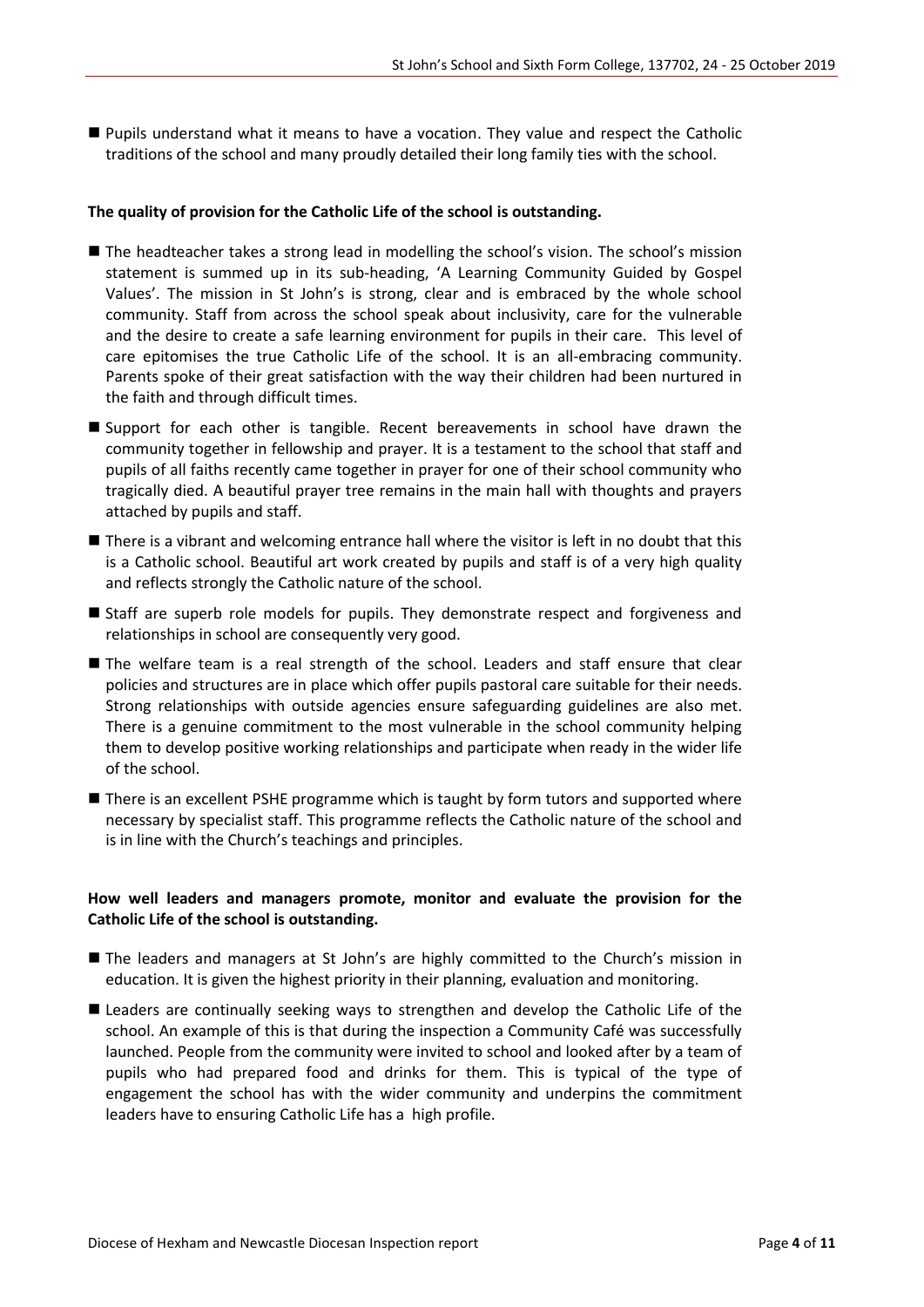- A well-developed programme of continuous professional development (CPD) is in place offering staff the opportunity to invest in the school's mission and thereby share in its purpose. Staff's understanding of the school's mission is outstanding and demonstrates their personal commitment to it.
- **E** Leaders and governors are highly ambitious for the Catholic Life of the school. They ensure it is a priority in planning and evaluation meetings and actively seek continually to review and update their understanding of it through questioning and challenge where appropriate. All leaders are passionate about the Catholic Life of the school and see it as central to operational life at St John's.
- The school promotes the Bishop's vision for education in the diocese through policy, practice and initiatives.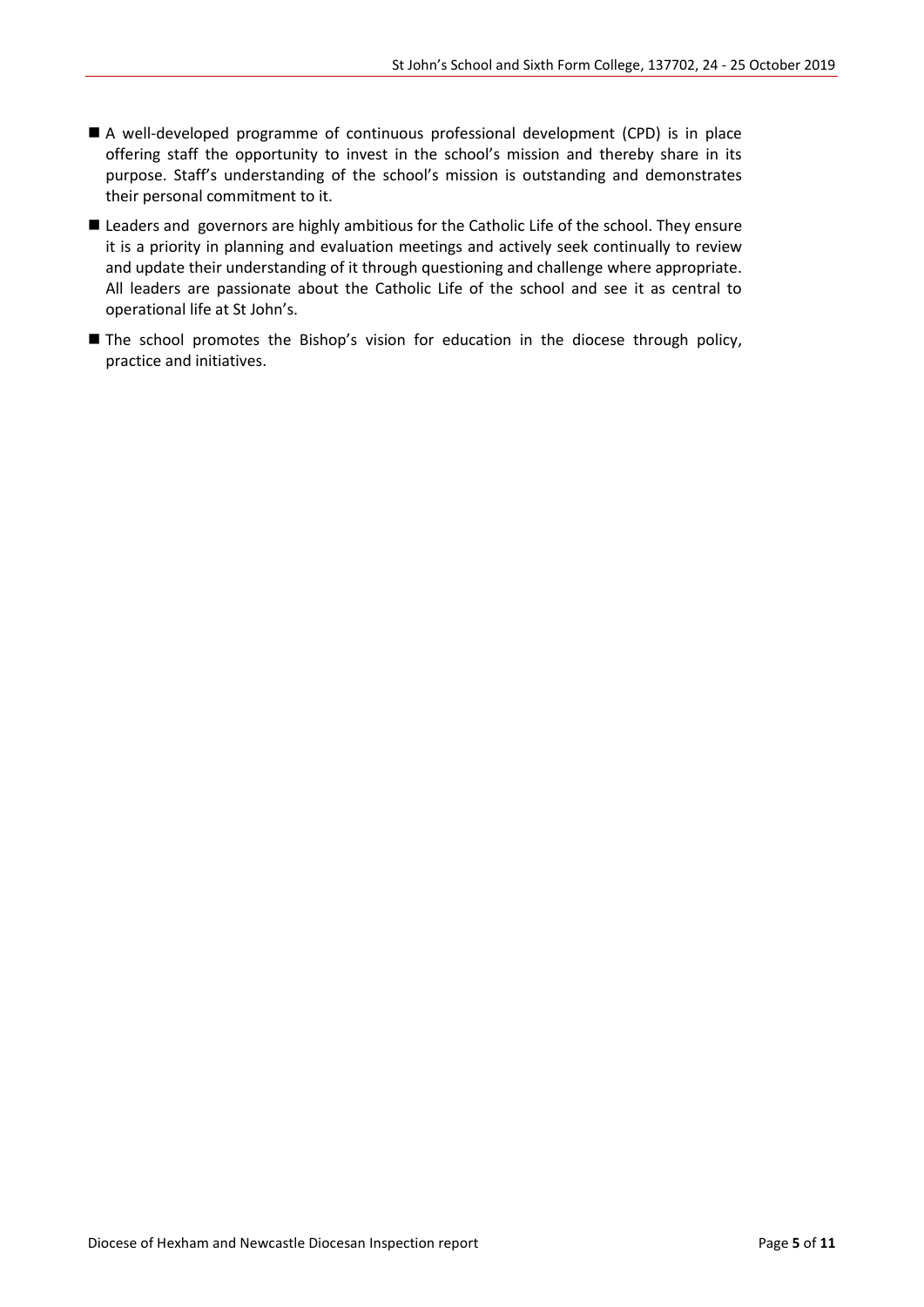## RELIGIOUS EDUCATION

### The Quality of Religious Education **1 1 1**

- How well pupils achieve and enjoy their learning in Religious Education. 1
- The quality of teaching and assessment in Religious Education. 1
- How well leaders and managers promote, monitor and evaluate the provision for Religious Education.

#### **How well pupils achieve and enjoy their learning in Religious Education is outstanding.**

- Almost all pupils achieve well in Religious Education. From their starting points they generally make very good progress and many achieve outstanding results. They enjoy their Religious Education lessons and have very good relationships with their teachers.
- **Pupils are highly engaged in their lessons and are able to demonstrate progress.** Appropriate to their individual age and stage, they are religiously literate and are able to use their knowledge and skills in tasks set. They have a very good understanding of the topics observed and are being effectively tutored in skills development. Pupils demonstrate effective recall and are able to reflect spiritually. They reason effectively and are beginning to think ethically. Students in year 13 lessons showed high levels of ethical thinking and a deep understanding of their subject.
- All pupils observed were actively engaged in lessons. They are committed to improving themselves and are also keen to please their teachers. They concentrate and engage with the subject matter, answering questions with relish. They are aware of their own progress and also know what to do to improve. They respond well to feedback in books and work hard to improve.
- Behaviour for learning is outstanding. Without exception in the lessons observed the pupils were engaged and on task. The best lessons challenged the pupils to think deeply and give thoughtful responses. Pupils responded well to encouragement and praise from their teachers.
- The progress and attainment of pupils are outstanding overall. An excellent set of summer results at GCSE and A Level have ensured that the Religious Education department is one of the highest performing in the school.
- Work scrutiny showed that pupils' work in individual books is well marked and assessment for learning is proving effective. Homework is regularly set and marked and the overall standard of work and presentation is outstanding.

#### **The quality of teaching and assessment in Religious Education is outstanding.**

**Teachers of Religious Education are highly effective in their planning thereby extending** pupil knowledge and understanding. The teachers know their pupils well and use assessment to build on progress, ensuring teaching and learning are outstanding. Teaching is almost always outstanding and never less than good.

| 1           |  |
|-------------|--|
| 1           |  |
| $\mathbf 1$ |  |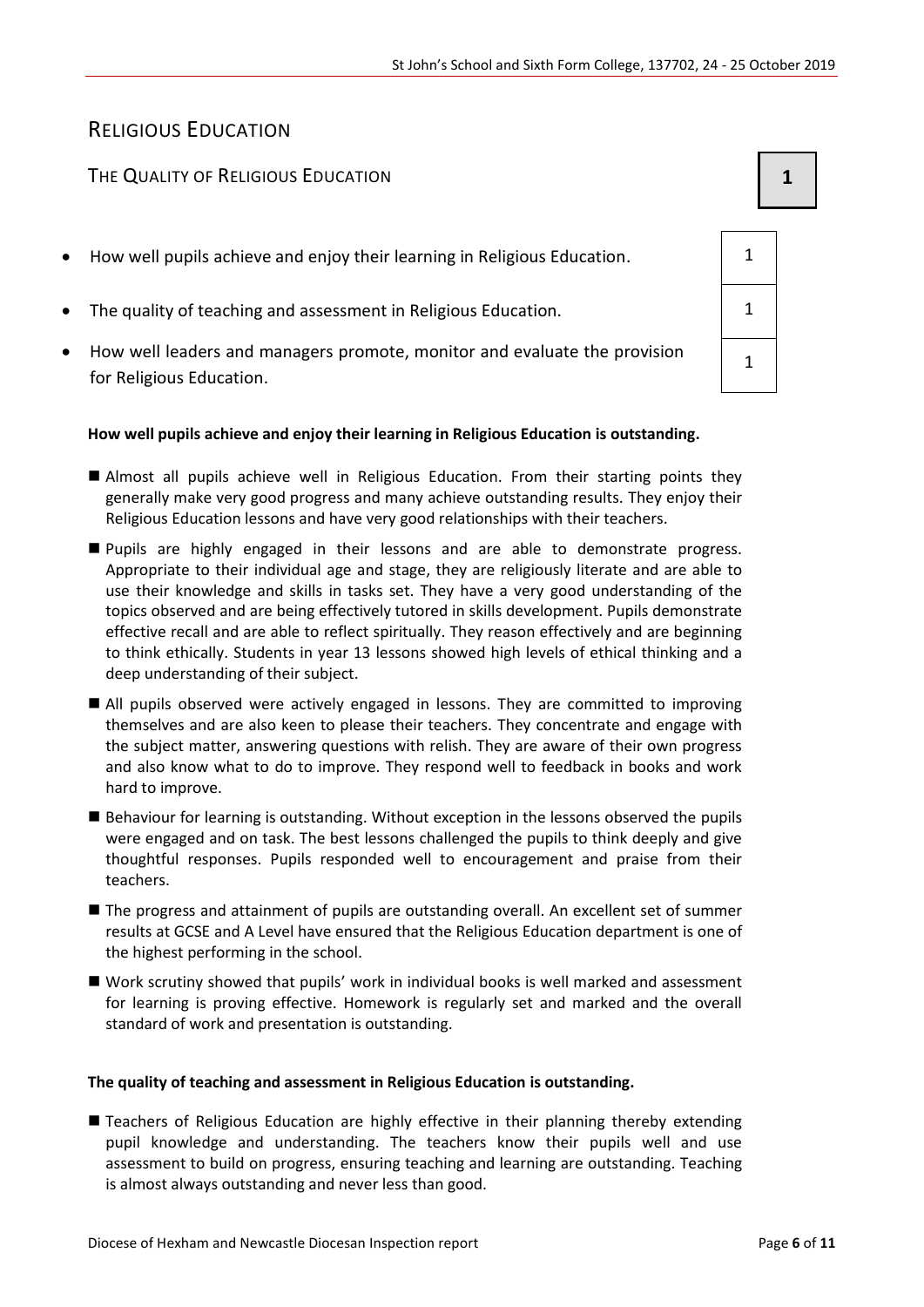- A wide range of teaching strategies was observed in key stages 3 and 5. Teachers question effectively and use group and pair work to encourage collaborative learning. Due to timing of the inspection a very small sample of key stage 4 teaching was seen. Teaching at this key stage has however generated outstanding results this year and the work seen in books confirms progress across the teaching groups in key stage 4.
- Teachers use praise well in lessons and achievement is celebrated both within the department and in the whole school rewards system. They ensure that pupils are involved with evaluating their own work. They mark regularly and give constructive feedback. This assessment for learning is contributing to outstanding progress.
- **E** Lessons observed were taught with very good pace and links were made to previous lessons and learning. Very good quality resources were used and effective use of other adults was seen, enabling all pupils to access the curriculum and make outstanding progress.
- Teachers are passionate about their subject. The Religious Education team has a good mix of experienced and newly qualified teachers giving a good balance which benefits the pupils. All teachers communicated their high expectations to their pupils. All pupils observed came prepared for work and were engaged and interested in the lesson.
- Regular marking and high quality feedback contribute to pupils fully understanding what they need to do to improve and they are able to articulate this.

#### **How well leaders and managers promote, monitor and evaluate the provision for Religious Education is outstanding.**

- The recommendations from the last Section 48 report regarding the sixth form have been met with the development of a specialist general Religious Education programme. This is a well-received programme which uses the ten commandments as a starting point for discussion, thought, investigation and reflection. Leaders and managers have ensured that Religious Education is given parity with other subjects in terms of Continuous Professional Development (CPD), resources and funding. The Religious Education department has a suite of rooms together on the second floor, enabling staff interaction and facilitating the sharing of resources readily.
- Leadership is a strength of the department. The curriculum lead for Religious Education has a strong vision which includes developing new staff and supporting more experienced teachers. It includes a focus on the most vulnerable pupils. High levels of expertise ensure that best practice is shared across the department. It is no surprise therefore that teaching seen was mostly outstanding and never less than good.
- Leaders and governors have ensured that a good deal of thought and imagination have gone into planning the Religious Education curriculum. Therefore it meets the needs of the different groups of pupils, building on previous knowledge and understanding and providing skills to access a more challenging curriculum at later key stages.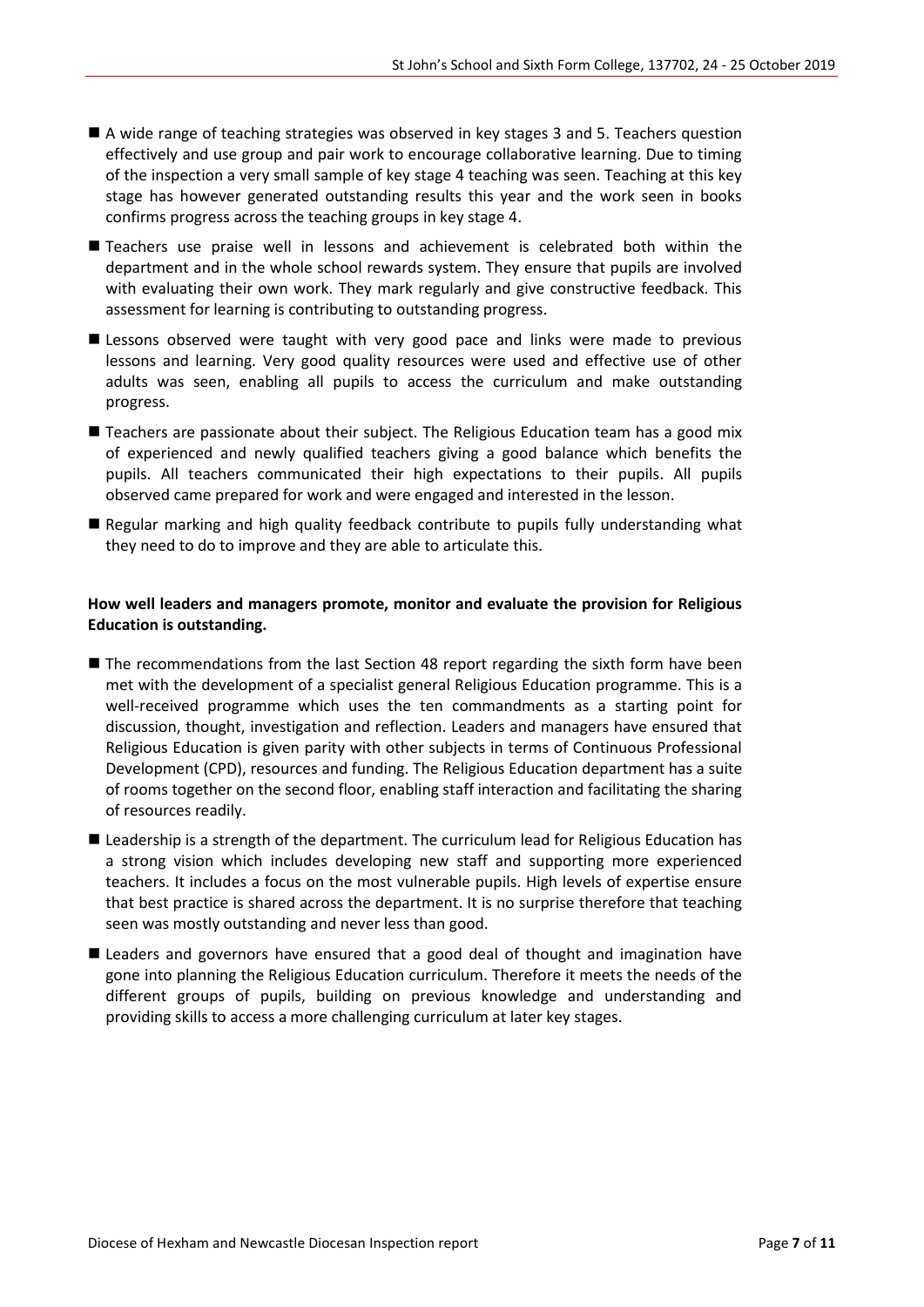## COLLECTIVE WORSHIP

#### THE QUALITY OF COLLECTIVE WORSHIP **1 1**

- How well pupils respond to and participate in the school's Collective Worship.  $\vert$  1
- The quality of provision for Collective Worship. 1
- How well leaders and managers promote, monitor and evaluate the provision for Collective Worship.

#### **How well pupils respond to and participate in the school's Collective Worship is outstanding.**

- There is a genuine enthusiasm for Collective Worship across the school. Pupils are inspired by worship led by their peers and teachers. This is reflected in the quality of prayerful silence observed.
- Pupils happily take the initiative and read and lead prayers. One preparation session observed saw pupils planning their whole school assembly which included their own personal prayers and reflections as well as a presentation. Almost all pupils from the class had a role in this act of Collective Worship.
- Almost all pupils have an excellent understanding of the Church's liturgical year. They were able to state the seasons and feasts in chronological order. They are able to prepare appropriate acts of Collective Worship which reflect this.
- A variety of approaches to prayer was seen. An even wider variety of prayer experiences was described by pupils who spoke about their retreats, the Lourdes Pilgrimage and the Emmaus Village.
- Prayerful work can be found across the school. A wide range of beautiful religious paintings and artefacts created by the pupils was seen. Such spiritual pieces reflect a deep sense of faith within the community.
- A mixture of traditional and contemporary approaches to prayer was seen. Pupils pray or reflect every morning in either the classroom or in whole group liturgies. They spoke fondly of whole year Masses and enjoyed the preparation and singing on these occasions. Parents and staff spoke about the uplifting nature of these whole year Masses.
- Pupils are proud and happy to be part of a praying community. They draw on its support when needed in times of crisis. They deeply respect those with a faith different to theirs.

#### **The quality of provision for Collective Worship is outstanding.**

 Prayer is at the heart of the school community. Praying together is part of the daily routine for pupils at St John's. Every day they have: PREP (prayer, registration, equipment, planner).

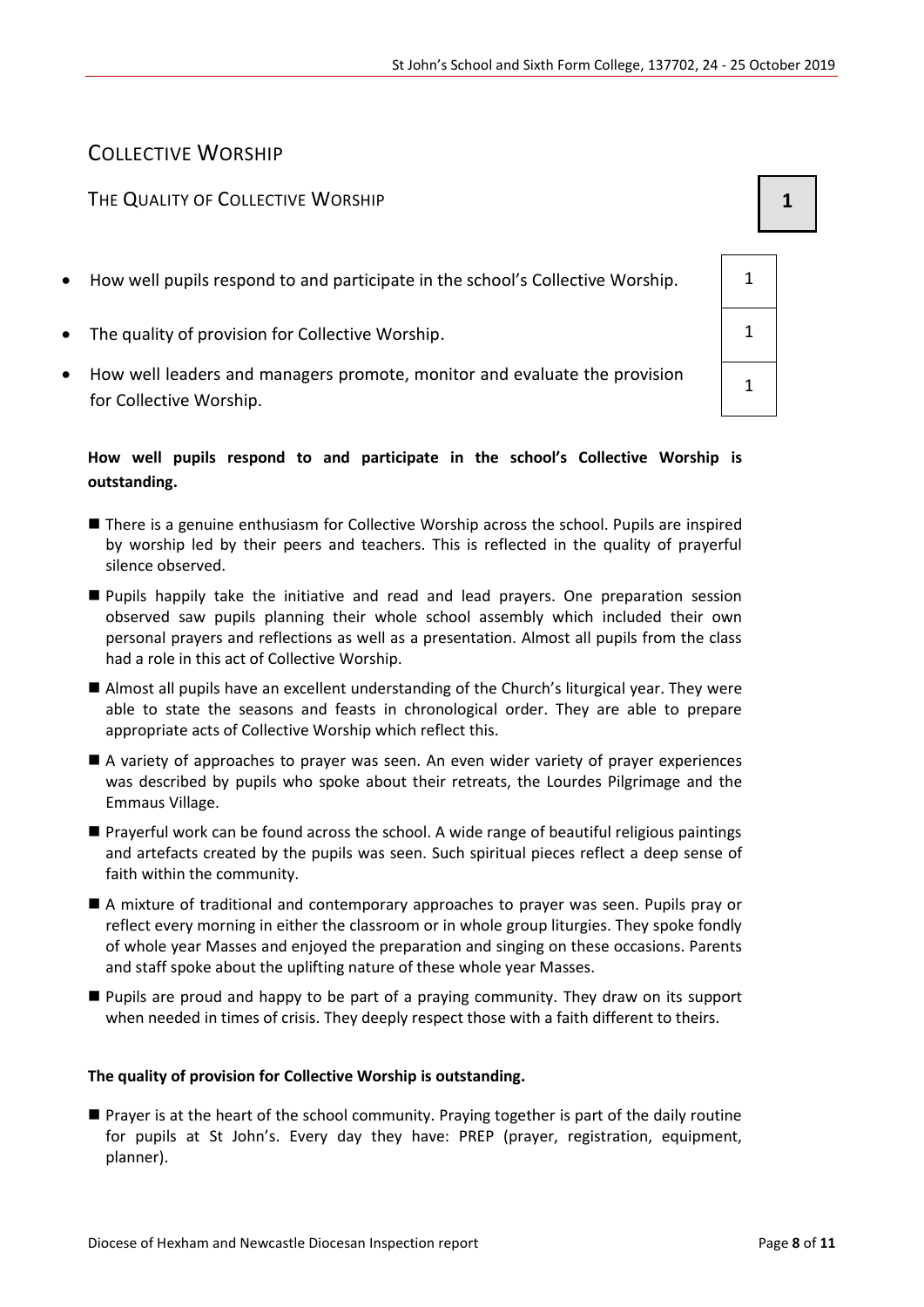- **During acts of Collective Worship the pupils are given the opportunity to pray and reflect.** The programme for Collective Worship is well planned and follows the themes across the Church's liturgical year. Prayer is the norm for most groups in school. References to prayer and worship can be found all around the school.
- A variety of acts of Collective Worship occur, including the lay chaplain and a team of pupils taking the Travelling Stations out to feeder primary schools during Lent. Thus making effective connections and bearing witness to their faith in the wider community.
- A large proportion of the pupil body are either Catholic or from another Christian faith and it is notable that on each session of Collective Worship observed deep respect and reverence were discerned.
- Staff are highly skilled in planning and delivering inspiring Collective Worship. They also help pupils prepare and deliver it themselves.
- Thanks to the support of local clergy, a weekly Mass for school staff and anyone who is able to attend takes place in the school chapel.
- Adults associated with the school are invited into school for start of year Mass and other liturgical events. Parents are happy to be invited. This term's year 7 welcome Mass saw record-breaking numbers of families attend.

#### **How well leaders and managers promote, monitor and evaluate the provision for Collective Worship is outstanding.**

- **Leaders, senior leaders, and the lay chaplain all have and promote an excellent** understanding of the Church's liturgical history and in their own areas promote it, helping to develop high quality Collective Worship.
- All have an extensive knowledge of the Church's liturgical year and its feasts and seasons. They apply this to a deeply felt faith in a school which they describe as being, 'not just a school but a real community'.
- **Leaders plan, with guidance from the highly skilful lay chaplain, to make such events** accessible to all in the school community. Examples were given of detailed and helpful staff induction for non-Catholic staff before the start of the new school year Mass, explaining protocols and ensuring all felt welcome and included.
- Senior leaders and governors are visible leaders of Collective Worship and role models themselves. The chair of governors is highly visible in school working on the day of the inspection with the Youth Ministry Team and a visiting speaker from the Emmaus Centre.
- The promotion of pupils' planning of Collective Worship is a focus. Leaders are keen to ensure that pupils take the lead whenever possible.
- Leaders and managers place a high priority on CPD and staff personal formation. The headteacher line manages the lay chaplain and they meet regularly to discuss such matters. They have also recently had a focus on pupil-led Collective Worship. There is a well-defined programme for Collective Worship for the whole academic year and it forms part of the school improvement plan.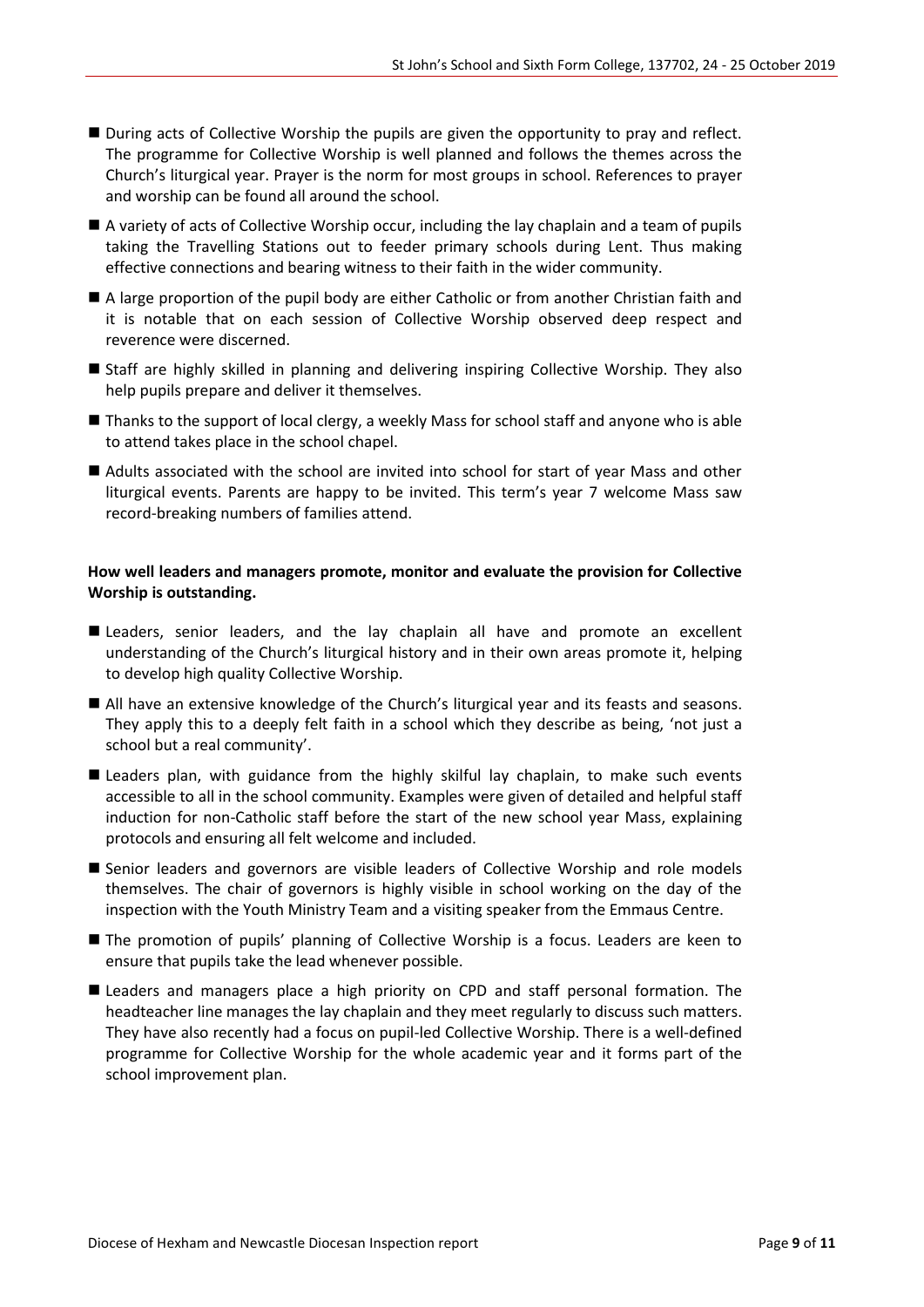## SUMMARY OF INSPECTION JUDGEMENTS

## **HOW EFFECTIVE THE SCHOOL IS IN PROVIDING CATHOLIC EDUCATION: 1**

| <b>CATHOLIC LIFE:</b>                                                                                             |  |
|-------------------------------------------------------------------------------------------------------------------|--|
| The extent to which pupils contribute to and benefit from the Catholic<br>Life of the school.                     |  |
| The quality of provision for the Catholic Life of the school.                                                     |  |
| How well leaders and managers promote, monitor and evaluate the<br>provision for the Catholic Life of the school. |  |

| <b>RELIGIOUS EDUCATION:</b>                                                                  |  |
|----------------------------------------------------------------------------------------------|--|
| How well pupils achieve and enjoy their learning in Religious<br>Education.                  |  |
| The quality of teaching and assessment in Religious Education.                               |  |
| How well leaders and managers monitor and evaluate the provision<br>for Religious Education. |  |

| <b>COLLECTIVE WORSHIP:</b>                                                                           | 1 |
|------------------------------------------------------------------------------------------------------|---|
| How well pupils respond to and participate in the school's Collective<br>Worship.                    |   |
| The quality of provision for Collective Worship.                                                     |   |
| How well leaders and managers promote, monitor and evaluate the<br>provision for Collective Worship. |   |